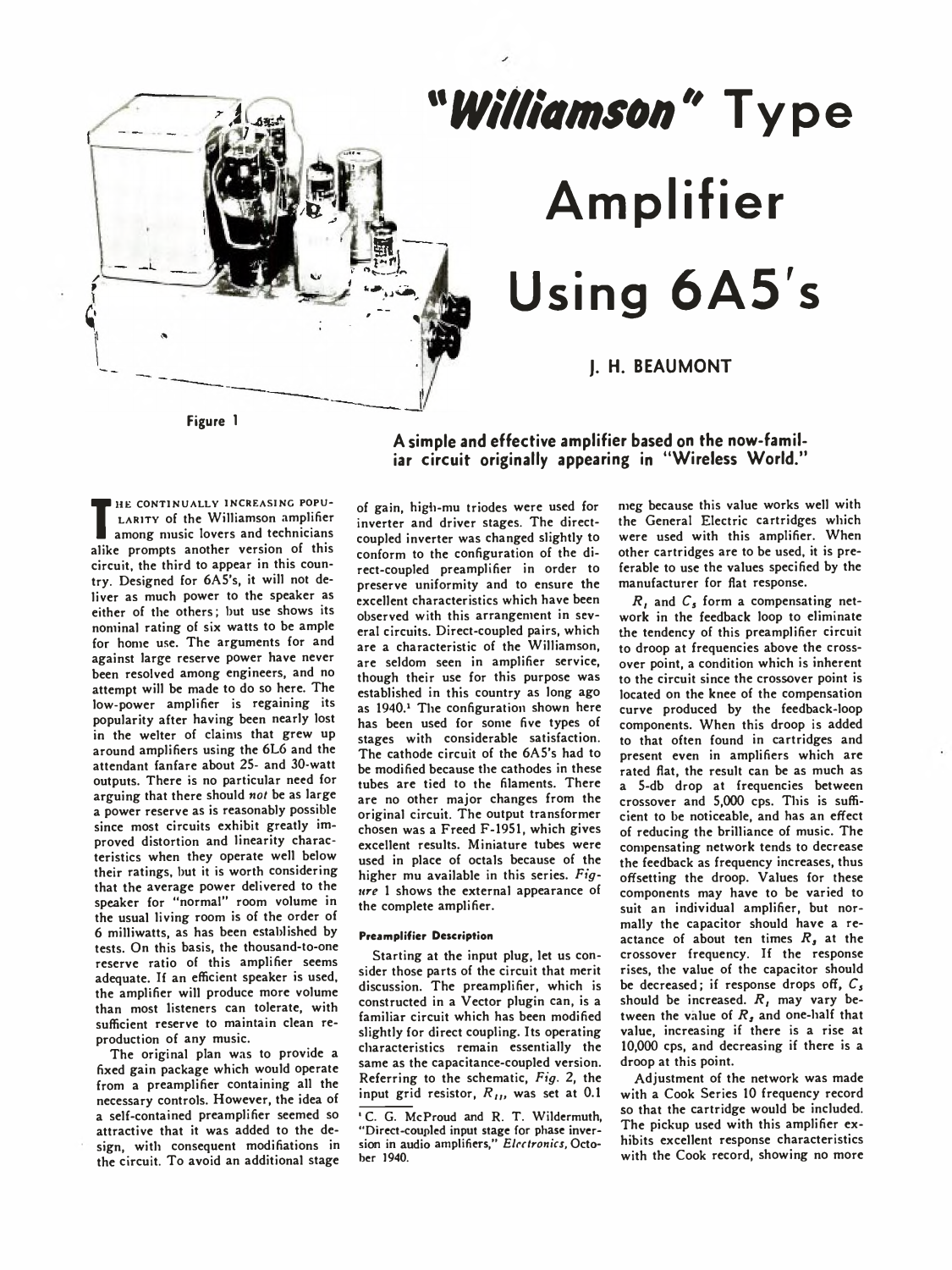than plus or minus 1-db variation through 10,000 cps.

The preamplifier may be built on a regular Vector socket if the plug-in feature is not desired. However, the preamplifier plug-in socket may be used as a source of power for an external preamplifier if at any time it is desired to use one, and plug-in preamplifiers allow changes to be made without disturbing the internal wiring. The circuit shown here is the third used with this amplifier since its construction was started. It is worth noting that if the octal socket is used as a source of external power there can be no heater grounds in the external equipment because the heater string is connected to the 6A5 cathodes and is "off ground" by the amount of their bias. If a separate heater pair is supplied on the power supply used with the amplifier, it may be wired to the preamplifier socket, though in general, the d-c bias on the heater string is considered desirable.

Parts mounting on the post of the Vector unit will be much simplified if the screw joining the parts is taken out and the octal plug removed entirely. This allows the post to be rotated so that its lugs are conveniently located with respect to the novel socket lugs. Components which pass into the octal base, such as  $C<sub>4</sub>$ , should be fastened at one end and plenty of lead length left on the other. Leads from the lugs to the socket are fastened to their lugs and left projecting below the end of the post far enough to pass through the octal pins. Fiber-glass sleeving should be used on leads only where one crosses another, or comes near a lug; the rest of the wiring may be done with bare wire. *Figure* 3

shows the appearance of the preamplifier, both cased and uncased.

When all wiring and soldering is complete, the octal plug is re-assembled and all leads passed through their respective pins. When the screw has been tightened, the lead ends are cut off flush with the pins and soldered. If a layout is made before assembly is undertaken, it is possible to arrange the parts so that all the leads will pass almost straight from the post into the plug pins. The ground lug on the base of the can should be connected to the common ground point of the preamplifier.

The remainder of the stages were wired on Vector sockets because they offered an interesting approach to parts mounting which could be completed stage by stage and inserted in the chassis with all leads attached. This simplifies assembly greatly, and the resulting job will be both compact and neat, as shown in *Fig.* 4. This type of mounting avoids the troubles often found in getting strip mountings to operate satisfactorily due to the necessarily greater length of critical leads. The only critical leads leaving the Vectors are the grid leads of the following stage, and the capacitors may be hung from one socket to the next if these give trouble.

Further ease in assembly can be obtained by using a  $6 \times 10$  Bud Minibox in place of the chassis indicated here. These boxes come in two sections, one of which forms the top and ends of a chassis, and the other the sides and bottom. Work on the top section can be done, unhampered by sides, and the completed unit will be housed in a neatly finished box.

Moving into the amplifier proper,  $R_{14}$ 

and  $R_{16}$  provide isolation for the two inputs and  $R_{\text{ss}}$  is the gain control. The amplifier-inverter stage has the same basic configuration as the preamplifier and requires no comment, except that  $R_{18}$  and  $R_{19}$  should be a matched pair to obtain as nearly a balanced output as possible.  $C_e$  and  $C_e$ , were intentionally made small in value in order to preserve a smooth bass response down to the low-

## **PARTS LIST**

| $R_i, R_i$                       | 2200 ohms, $1/2$ watt            |
|----------------------------------|----------------------------------|
| $R_i, R_i$                       | 3900 ohms, 1/2 watt              |
| $R_i, R_i$                       | 10,000 ohms, 1 watt              |
| $R_1, R_4$                       | 47,000 ohms, 1 watt              |
| $R_{\rm L} R_{\rm M}$            | 68,000 ohms, 1 watt              |
| $R_{II}$ , $R_{II}$ , $R_{II}$   | 0.1 meg. $1/2$ watt              |
| $R_{12}$ , $R_{14}$ , $R_{14}$ , |                                  |
| $R_{D}, R_{M}, R_{D}$            |                                  |
| $R_{II}$ , $R_{II}$              | $0.1$ meg, $1$ watt              |
| $R_{10}$ , $R_{10}$              | 0.1 meg, 1 watt, 5%              |
| $R_{H}$ , $R_{H}$                | $0.27$ meg, $\frac{1}{2}$ watt   |
| $R_{16}$ , $R_{17}$              | 0.47 meg, $\frac{1}{2}$ watt     |
| $R_{10}$ , $R_{10}$              | 47 ohms, 2 watt, 5%              |
| $R_{\rm M}$ , $R_{\rm M}$        | 100 ohms, 2 watt                 |
| $R_{\rm m}$                      | 350 ohms, 10 watt wire-          |
|                                  | wound                            |
| $R_{11}$                         | 1.0 meg, audio taper             |
| Ru                               | 50,000 ohms, linear              |
| $R_{\rm m}$                      | 100 ohms, wire wound             |
| $R_{10}$                         | 0.25 meg pot, Ohmite             |
| $C$ ia, b, c, d                  | 20-20-20-20/450 v, elect.        |
| $C_1, C_2$                       | $0.1$ $\mu$ f, $400$ v, Aerolite |
| $C_{\bullet}$ , $C_{\bullet}$    | .01 µf, 400 v, Aerolite          |
| $C_{\bullet}$ , $C_{\bullet}$    | .004 µf, 400 v, Aerolite         |
| $C_{\bullet}$ , $C_{\bullet}$    | .002 µf, 400 v, Aerolite         |
| $T_{I}$                          | Output transformer, Freed        |
|                                  | F-1951                           |
| $V_L, V_L, V_s$                  | 12AX7                            |
| $V_i, V_i$                       | 6A 5                             |
| $P_i, P_i$                       | Amphenol 80-C                    |
| Ρ,                               | Jones P-202                      |
| $P_{\rm A}$                      | Jones P-306-AB                   |
| Р.                               | Octal socket, Amphenol           |
|                                  | Vector B8-N socket ass'y         |
|                                  | Vector 10-O-9T                   |
|                                  | Vector 8-N-9T                    |



**Fie. 2 Complete schematic of the 6-watt amplifier described.**